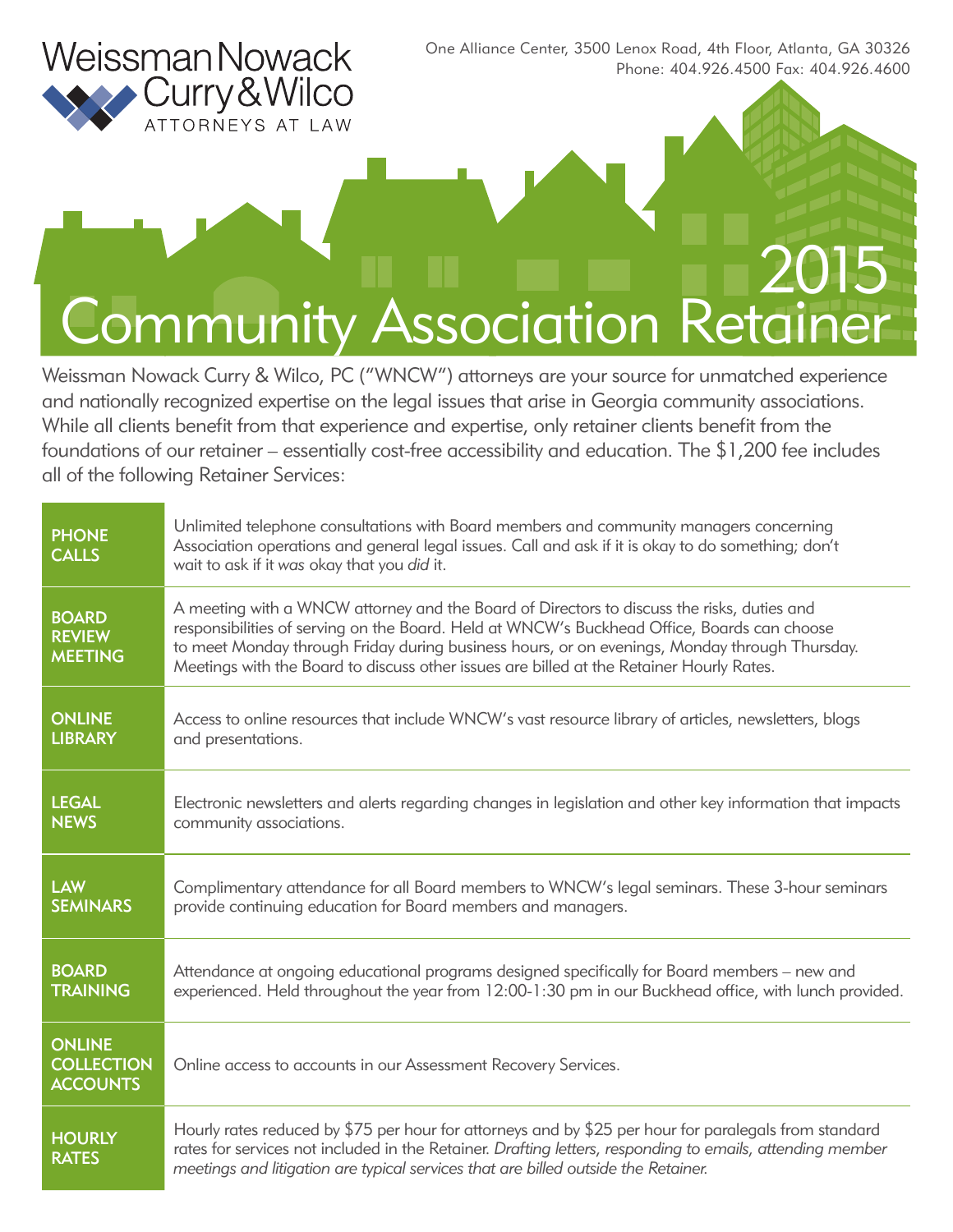

### 2015 Community Association Retainer

### Assessment Recovery Services

Retainer clients may choose either our Lien Service or Collection Service for past due assessments. Fixed Fees enable Board members and managers to know, in advance, the cost the Association will incur for that work. WNCW's Assessment Recovery Services are as follows:

#### LIEN SERVICE

WNCW will determine ownership of the property; search for foreclosure and bankruptcy records; file a lien or notice of lien; and send a letter providing the owner with notice of the filing. The letter will give the owner the name of the Board member or manager to contact for payment.

Fixed fee: .....................................................................................................................................................................\$175

*If the Association desires WNCW to be the contact, accept payments, negotiate payment plans, release the lien or perform any other work, the Association will be billed at the Retainer Hourly Rates.*

#### COLLECTION SERVICE

The Collection Service is for past due general and special assessments. An Association's placement of a delinquent account in the Collection Service authorizes WNCW to move forward with filing a lawsuit for a money judgment, and an order for foreclosure when applicable, without further authorization. It also authorizes WNCW to accept and execute payment agreements. Payment agreements will require payment in full from the owner within 12 months, unless other arrangements are approved by the Board.

*The Fixed Fees for the Collection Services are based on the Association providing accurate and reconciled account statements. Paralegal hourly rates will be billed to create and/or reconcile account statements and to prepare payoffs.*

*Collection of fines and other specific assessments or charges will be handled through our regular litigation services.*

| <b>STEP 1 - Demand Letter</b>                                                                                                                                                                  | STEP 2 - Lien & Lawsuit Filing                                                                                                                                                                                                                             | <b>STEP 3 - Collection Litigation</b>                                                                                                                           |  |
|------------------------------------------------------------------------------------------------------------------------------------------------------------------------------------------------|------------------------------------------------------------------------------------------------------------------------------------------------------------------------------------------------------------------------------------------------------------|-----------------------------------------------------------------------------------------------------------------------------------------------------------------|--|
| WNCW will determine ownership of<br>the property; search foreclosure and<br>bankruptcy records; send a letter<br>demanding payment and inform the<br>owner to contact WNCW to make<br>payment. | If Step 1 does not result in payment,<br>a lien or notice of lien and a lawsuit<br>requesting a judgment, and, if<br>applicable, requesting an order<br>of foreclosure will be filed.<br>Fixed fee for filing judgment<br>Fixed fee for filing foreclosure | All attorney and paralegal time related<br>to the lawsuit will be billed at the<br>Retainer Hourly Rates as incurred.                                           |  |
| <b>STEP 4 - Collection of Judgment</b>                                                                                                                                                         | <b>STEP 5 - Foreclosure</b>                                                                                                                                                                                                                                | <b>STEP 6 - Owner Bankruptcy</b>                                                                                                                                |  |
| A search for collectable assets will be<br>performed followed by garnishment<br>actions, if appropriate.<br>Fixed fee per asset search: \$200                                                  | If a court awards a judgment and order<br>of foreclosure, at the Association's<br>request, the foreclosure sale of the<br>property will be pursued.                                                                                                        | Once informed of an owner bankruptcy,<br>WNCW will represent the Association's<br>interests in the bankruptcy court. All<br>work will be billed at the Retainer |  |
| Fixed fee per garnishment:  \$200                                                                                                                                                              | Fixed fee for presale services: \$1,800                                                                                                                                                                                                                    | Hourly Rates.                                                                                                                                                   |  |
| (Payment negotiations and other collection<br>of judgment services will be billed at the<br>Retainer Hourly Rates as incurred.)                                                                | (Representation at the sale and post sale<br>services will be billed at the Retainer Hourly<br>Rates as incurred.)                                                                                                                                         |                                                                                                                                                                 |  |
| During any Step, a payment made to the Association or its managing agent shall be reported to WNCW in writing within                                                                           |                                                                                                                                                                                                                                                            |                                                                                                                                                                 |  |

*to WNCW.*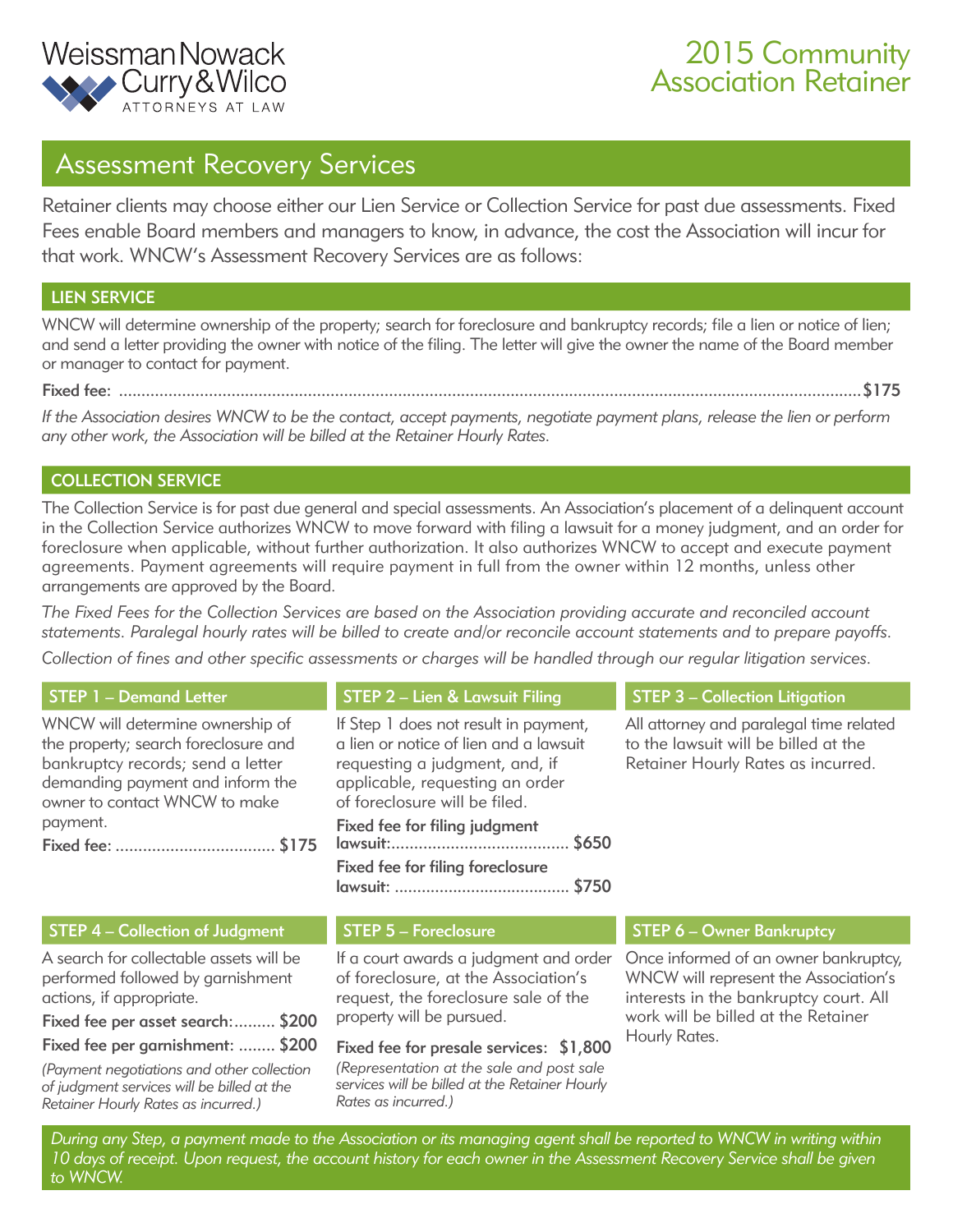

## 2015 Community Association Retainer

### General Terms and Conditions

By executing this 2015 Community Association Retainer ("Agreement"), the undersigned community association ("Association") is engaging Weissman, Nowack, Curry & Wilco, P.C. ("WNCW") for the services described above on the terms and conditions set forth in this Agreement.

#### 1. ANNUAL FEE

The \$1,200 retainer fee is for a term of one year commencing on January 1, 2015. The fee is non-refundable and is earned in full and due when the engagement agreement begins. The fee will be prorated for clients that engage WNCW after January 1.

#### 2. ASSOCIATION CONTACT INFORMATION

The Association or its managing agent shall provide WNCW with the name, address, telephone number and email address of every member of the Association's Board of Directors ("Board") at the commencement of this Agreement and within 30 days of any changes. WNCW shall use this contact information for all attorney-client communications.

#### 3. INITIAL SET-UP COSTS

When an Association first becomes a client, a one-time charge of \$250 will be billed to the Association to review the Association's documents in order to determine the Association's collection powers and to create customized collection demand letters. In addition, the costs to obtain a certified copy of the Association's recorded legal documents will be billed.

#### 4. BILLING

(a) General Representation. Only the services and items listed as the Retainer Services are included in the annual retainer fee. Examples of services that are not included in the Retainer Services include: written correspondence, including letters, emails, and memorandums; attorney attendance at annual or special membership meetings; attorney attendance at Board meetings (except for the Retainer Services Board Review Meeting); litigation; telephone calls related to litigation and legal research. General representation services will be billed at the Retainer Hourly Rates as incurred.

(b) Assessment Recovery Services. Attorney fees for the Assessment Recovery Services will be billed at the Retainer Hourly Rates.

(c) Litigation. Lawsuits to collect fines, enforce or interpret covenants, defend claims against the Association, or that challenge assessments, and all other litigation will be billed at the Retainer Hourly Rates.

(d) Retainer Hourly Rates. Services not included in the Retainer will be billed at the following Retainer Hourly Rates:

(e) Travel Time. Travel time to and from all meetings, court hearings, depositions, or any other location is billed at the Retainer Hourly Rates.

(f) Weekend Meetings. Travel time and attendance at meetings on Saturdays or Sundays are billed at one and a half times the Retainer Hourly Rates.

(g) Invoices. Invoices will be sent electronically to the Association monthly or on such other schedule as determined by WNCW unless other arrangements are made. Invoices are due and payable upon receipt. Hourly services are billed in tenth-of-an-hour increments on a fixed fee basis. Invoices will show the amount of the charge and may not reflect a specific amount of time.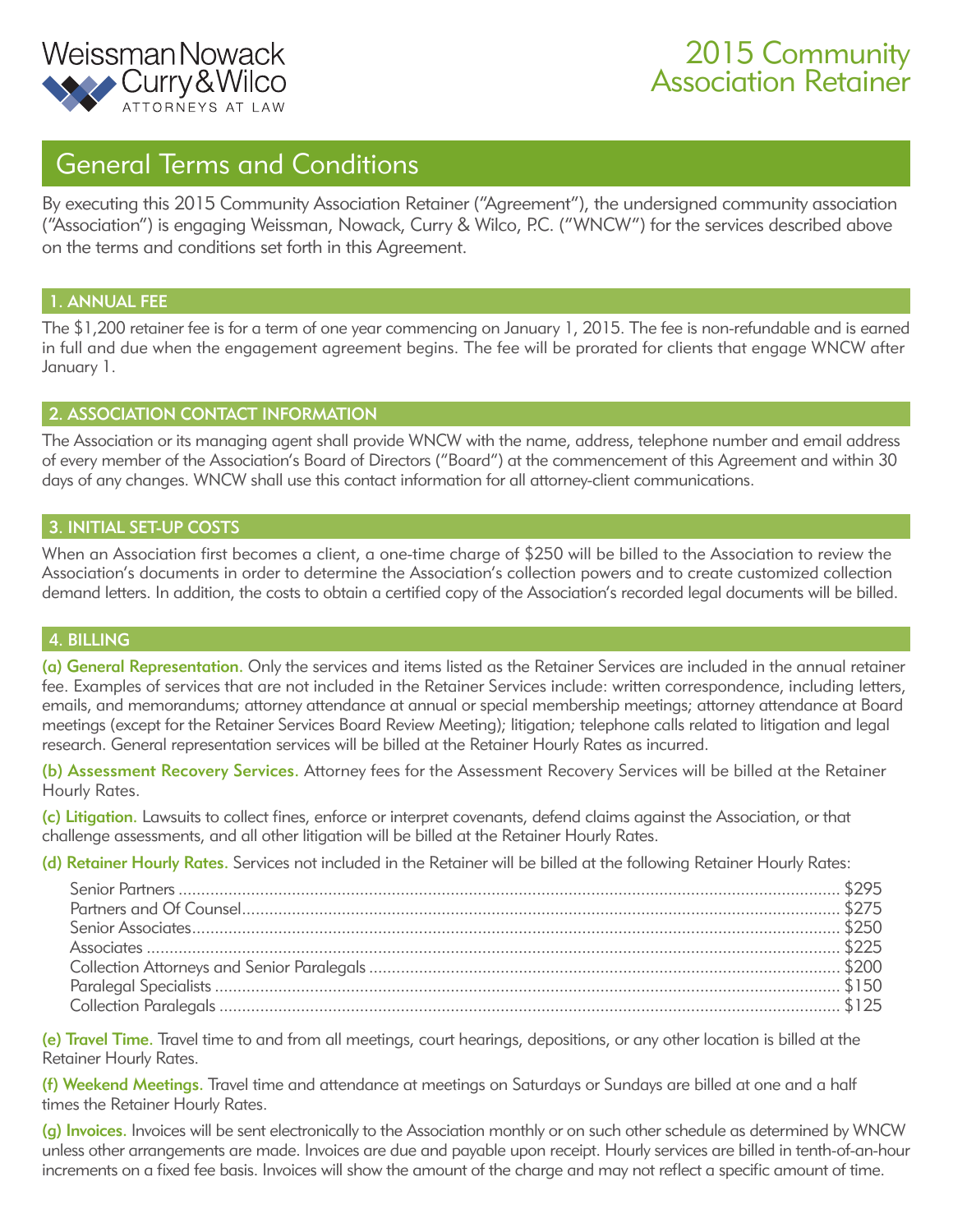

# 2015 Community Association Retainer

(h) Past Due Invoices. The Association authorizes WNCW to deposit and apply any funds collected on the Association's behalf to any WNCW invoices that are more than 60 days delinquent. This authorization shall survive the termination of this Agreement.

(i) Costs. The Association is required to reimburse WNCW for cost advances, all out-of-pocket costs and expenses, and all outside charges (e.g. court costs, lien filing and lien release costs, courier fees, postage expenses, court reporters, etc.). Other reimbursable charges include costs associated with photocopying, postage, fax transmissions, mileage as set by the IRS, computerized legal research, bankruptcy court reports, and credit reports.

(i) Finance Charge. A finance charge of 18% per annum may be imposed upon any amount not paid within 30 days of becoming due.

(k) Conflicts. We are not aware of any material conflict between this engagement and our representation of any other party. If, in the future, there appears to be a conflict or potential conflict that makes it impossible for WNCW to continue to represent the Association, WNCW will cease all professional activities in these matters unless there is informed consent by all parties that WNCW may continue to represent one or more of the impacted parties. If such a conflict arises, all professional fees earned at that time and all reimbursable costs and expenses that have accrued will be due to WNCW.

#### 5. TERMINATION

Either party may terminate this Agreement by written notice ("Notice"). Upon such Notice, or if the Association fails to pay the retainer renewal fee for a subsequent year by January 31st, then the Association agrees that it shall be liable to and shall immediately pay to WNCW all costs and expenses that have been incurred as of the date of the Notice or failure to renew/ retain WNCW ("Costs") and attorney fees that are or have been incurred as of the date of the Notice or failure to renew/ retain ("Incurred Fees"), whether or not such Costs or Incurred Fees have been billed as of the date the Notice or the Association's failure to renew/retain. Association agrees that WNCW shall have a lien for all Costs and Incurred Fees which shall arise upon and be against any recovery by the Association or the Association's receipt of any payment in any pending matters.

#### 6. FORMER CaRE COLLECTION PROGRAM FEES

All attorney fees, costs and expenses for services performed under WNCW's former CaRE Collection Program through December 31, 2014, will be billed and due as provided in the 2014 WNCW Community Association Retainer Package Engagement Agreement ("2014 Agreement"). If either party terminates this Agreement and, if at the time of termination, the Association has any pending collection matters that were instituted under WNCW's CaRE Collection Programs, all attorney fees, costs and expenses shall be due as provided in the 2014 Agreement. Contact WNCW with any questions.

#### 7. RENEWAL

The Terms and Conditions of this Agreement renew on January 1 of each subsequent year unless WNCW notifies the Association about changes to the Terms and Conditions or either party notifies the other that it wants to terminate the Agreement. The Terms and Conditions of this Agreement may also be supplemented and clarified during the term of this Agreement. The annual retainer fee will be billed by December 1 and due by December 31. If the Association does not pay the retainer renewal fee by January 31 of any subsequent year, the Association will be deemed to have terminated WNCW and will no longer be entitled to any of the Retainer Services. Any work completed after such termination will be billed at WNCW's standard hourly rates.